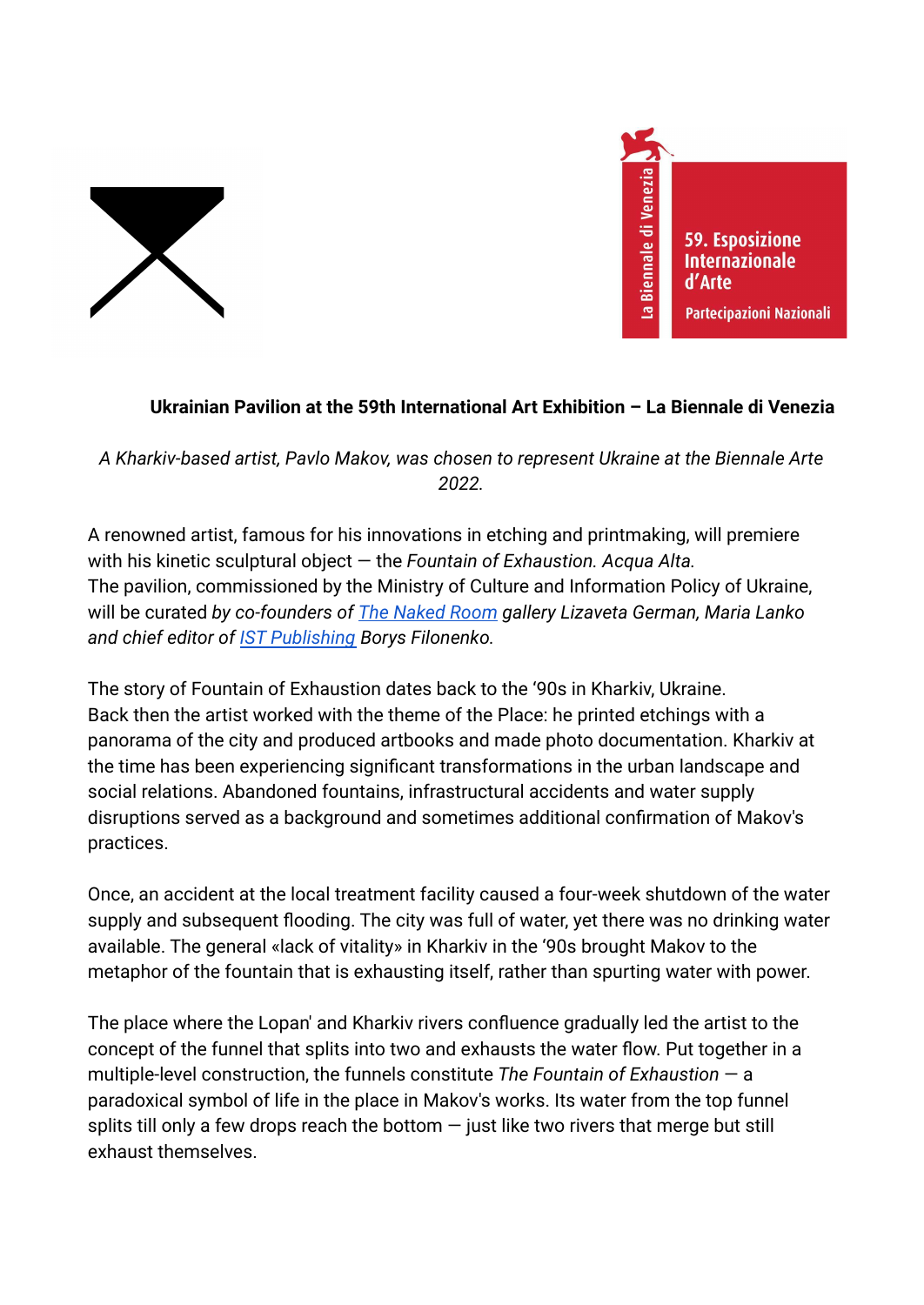Makov's local experience of being in his own place and his careful observation of its changes are inherent in his practices. They make the fountain relevant to the current global agenda by representing depletion of earth's resources, post-pandemic burnout, social media fatigue, and exhaustion by wars.

*Fountain of Exhaustion* has never been executed as a working fountain despite the artist's attempts to put it up in Kharkiv. Symbolically, for the first time, it will be presented in the city that is too familiar with high waters and exhaustion from human occupation  $-$  Venice.

*"Changing water levels and peoples' attempts to master the uneven flow of the 'liquid world' are common metaphors to describe modernity, that has a very real embodiment in Venice. The alternation of flooding and drought that led to a lively discussion about the future of the city are important components of the project context in the Ukrainian pavilion"* commented the curators of the Ukrainian pavilion Lizaveta German, Maria Lanko and Borys Filonenko.

The curators decided to stay away from flashy installations and digital solutions. Instead, they will give the audience a break and a chance to look inside and reflect on the current moment.

This approach led to their proposal of the pavilion to win the national competition organized by the Ministry of Culture and Information Policy.

*"Art, embodying the symbolic value of the modern era, helps people to realize pressing problems. Sometimes this is the best way to bring sensitive issues to the fore. The art project by the artist Pavlo Makov reflects very symbolically the problem that affects every citizen of our planet. I am convinced that the project will worthily represent Ukraine at the exhibition and will resonate with everyone's heart,"* comments the Minister of Culture and Information Policy of Ukraine, Olexandr Tkachenko.

## **Venue**

Arsenale Campo de la Tana, 2169/f, 30122 Venezia VE, Italy

## **Dates**

● April 23 to November 27, 2022

## **More information about Ukrainian Pavilion here:**

- [Site](https://ukrainianpavilion.org/en)
- [Twitter](https://twitter.com/UApavilion)
- [Instagram](https://www.instagram.com/ukrainianpavilioninvenice/)

**Press contact** [Katya Pavlevych](https://twitter.com/Kpavlevych) Head of Communications